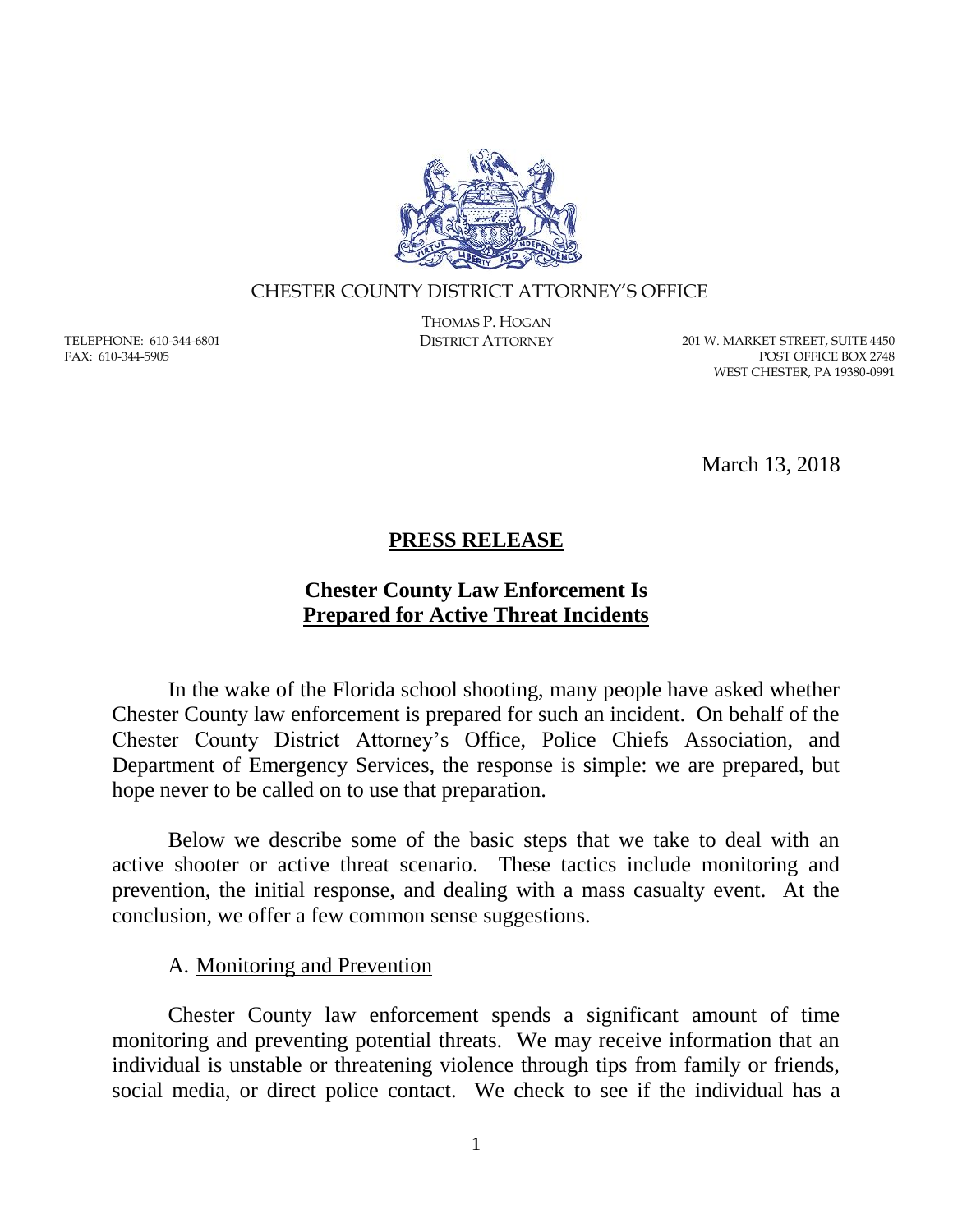history of violence, psychological issues, and/or access to weapons. We then seek to intervene before any violent action happens.

Sometimes a conversation is enough. Sometimes treatment and counseling is required. Sometimes further monitoring is called for or other law enforcement strategies. Whatever tactic we use, the point is to deter the potential threat, all while working within the United States and Pennsylvania Constitutions.

Monitoring and prevention is hard work. For every 100 tips we receive, maybe one tip actually represents a viable threat. But every tip must be followed up and investigated. When District Attorney Hogan was a federal prosecutor, he worked extensively with the FBI's Joint Terrorism Task Force. The prosecutors and agents understood that their job was to stop crime before the bombs went off and the bullets started to fly. The unofficial motto of the group was, "If we succeed, you will never hear about us. If we fail, nobody will ever forget our names." The JTTF quietly took off groups that were planning attacks on police stations, places of worship, government buildings, and other civilian targets. This sort of work places extraordinary pressure on law enforcement to keep the public safe. Chester County law enforcement works with local, state, and federal agencies at all levels to monitor and prevent active shooters.

#### B. Response

If an active shooter incident happens, all 46 law enforcement agencies in Chester County have received the same training. The first officer to arrive at the scene immediately enters the building, finds the shooter, and neutralizes the threat. The officers do not wait for back-up and do not hesitate. Every second that goes by represents another life potentially lost.

Depending on where you are in Chester County, a local police officer will be on the scene as quickly as 90 seconds after the initial 911 call. During such a shooting incident, jurisdictional lines do not matter. The nearest police officer from any area will respond, and police will keep responding from all over until the threat is neutralized.

Under the old model of responding to an active shooter, the first officer would wait for back-up or SWAT to arrive. The Chester County Police Chiefs Association and District Attorney's Office created a working group in 2012 to address this issue and form a detailed response plan. After studying hundreds of active shooter incidents across the globe in the last 30 years, as well as meeting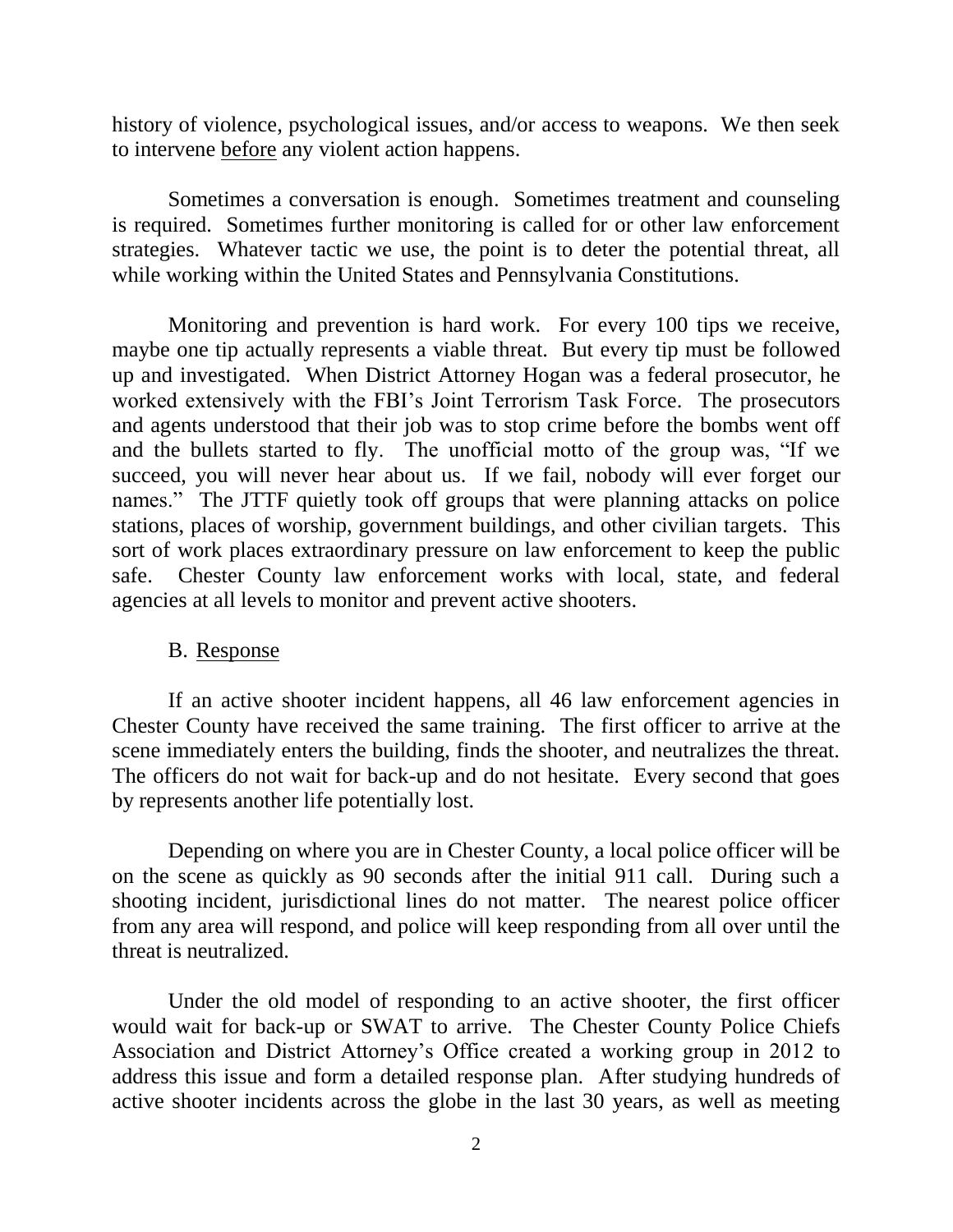with police agencies who had experienced active shooter events, Chester County law enforcement instead adopted an immediate engagement strategy. That strategy has subsequently been adopted by the FBI, various state police organizations, and the majority of law enforcement in the United States.

The Chiefs Association and District Attorney then sponsored and ran live training for every police officer in Chester County to confront and neutralize an active shooter immediately. Chief Jerry Simpson of the Southern Chester County Regional Police Department and the Chester County SWAT teams were key leaders in creating and implementing this program. The officers have been instructed, drilled, recorded, critiqued, and drilled again on how to respond. This training continues every year.

The following link shows a training exercise where a Chester County police officer responds to a 911 call for an active shooter in a school. [https://youtu.be/ha6eVYgcoWU.](https://youtu.be/ha6eVYgcoWU) The recording picks up with the officer getting out of his police car. He knows the shooter is in the school, but not where. He has to follow the sounds of the shooting. He has been trained to ignore victims, because he must neutralize the shooter before the victims can be treated. When he finds the shooter, he must act decisively and immediately, or he will be another victim. This recording shows a highly trained and disciplined police officer responding according to our Chester County protocol.

Simply put, if there is an active shooter in Chester County, the first police officer at the scene will enter the building and neutralize the threat as fast as possible. This will put the officer's life in danger, but that is part of the job of a police officer.

#### C. Mass Casualty Events

An active shooter event usually ends quickly, lasting only a few minutes. But the aftermath of a mass casualty event is a complex and painstaking process. The Chester County Department of Emergency Services ("DES") has played a crucial role together with law enforcement in creating the plans to deal with a mass casualty event.

After a shooter has been neutralized by the police, the first priority will be medical treatment for the injured. Then there will be crime scene issues, interviews of survivors, reunification with families, addressing the media, traffic management, and numerous other logistical details. DES has taken the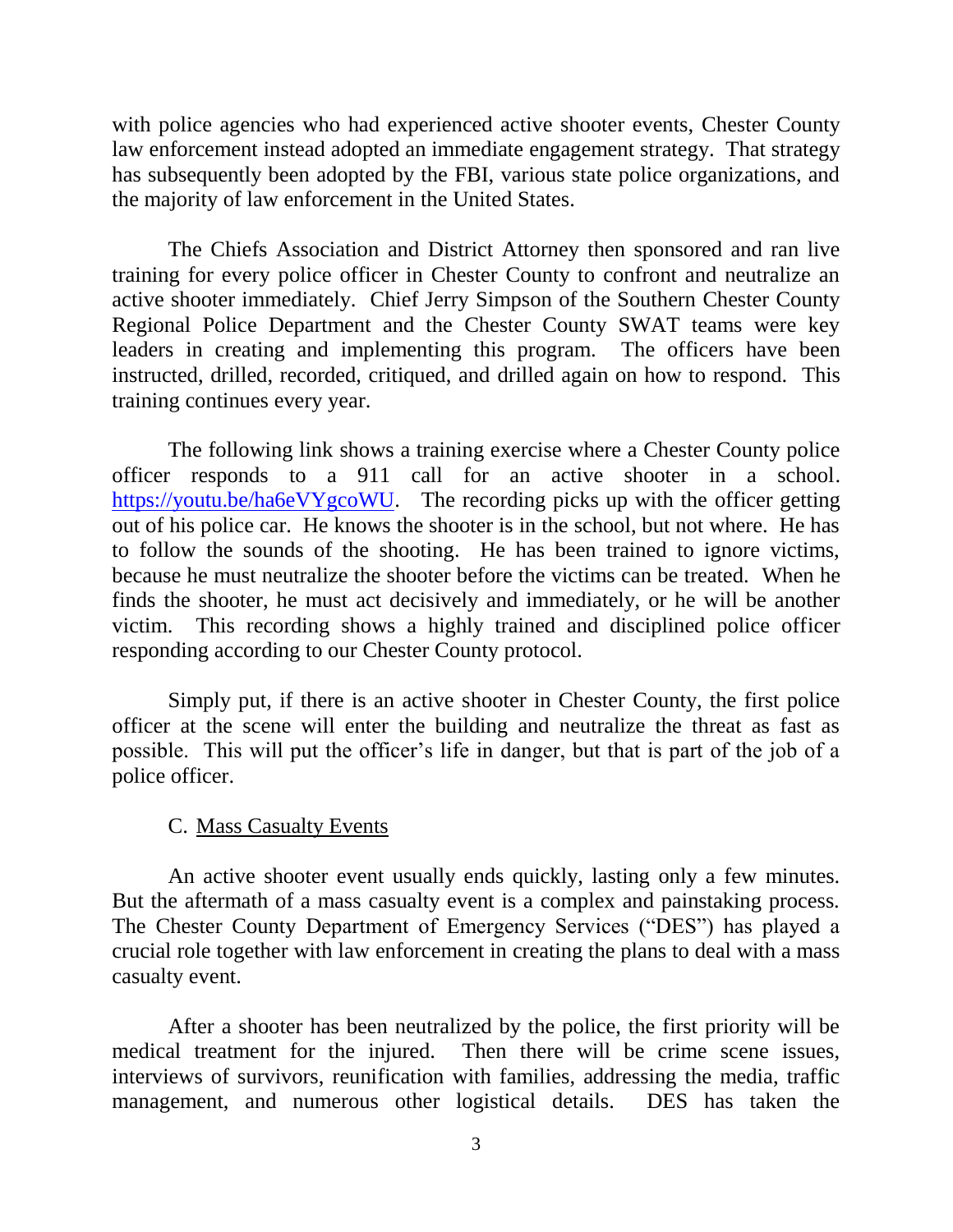responsibility of spearheading these duties, which includes coordinating with law enforcement, other first responders, and the medical community. Every year, DES runs a full-scale mock event or table top exercise for everybody to practice, review their roles, and address any problems. DES also works directly with schools to do vulnerability assessments, emergency response planning, training for teachers and staff, and providing funding for school safety issues like creating remote access for law enforcement to school security cameras.

Thus, from prevention through reaction through after-action planning, Chester County is and has been prepared for an active shooter.

## D. Suggestions

In order to help us deal with active threats, we have three common sense suggestions. First, have school students practice the "run, hide, fight" protocol for an active shooter at least twice every year. Kids in the 1950's practiced getting under their desks for a potential atomic bomb. Students practice fire drills all the time. Practice minimizes fear and leads to better responses.

Second, do not arm teachers. Our law enforcement and military go through extensive and ongoing training to address active shooters; most teachers lack that training. In addition, teachers may lose a gun or have their guns stolen, creating more danger. Finally, when responding to an active shooter situation, our officers are trained to neutralize the threat. If a police officer charges into a school in response to an active shooter and finds an adult wielding a gun, that person is going to be treated as a threat and neutralized, which may mean being shot. The police officer will not find out until later that the person with the gun was a teacher. Instead of arming teachers, schools need better engineered security (such as a single secured entry point) and, if economically possible, an armed and trained school resource police officer in the building.

Third and finally, help us to prevent these threats. Lock up your firearms. Let us know if a friend or family member is a potential threat. Pay attention to your surroundings.